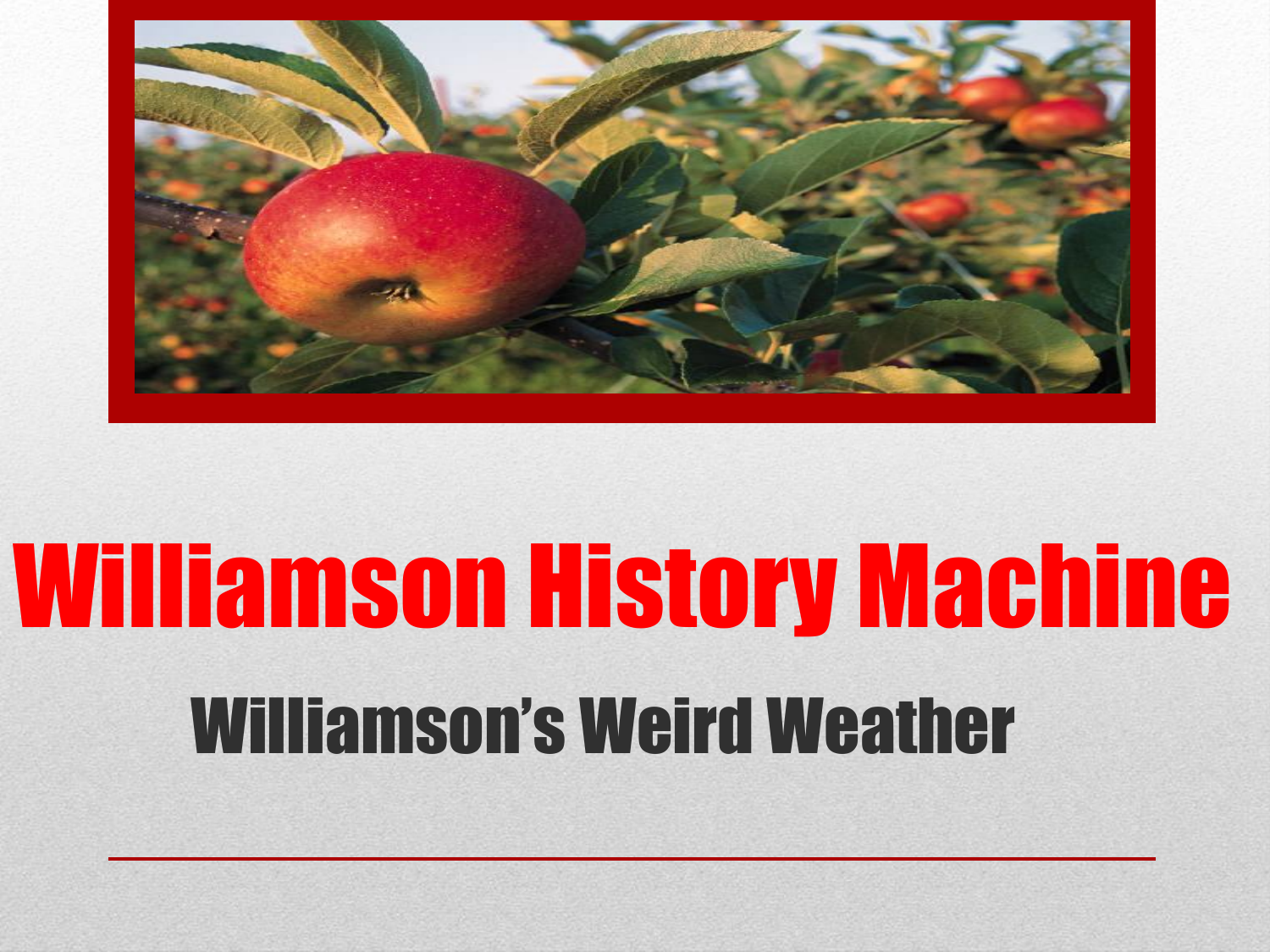

#### This is a waterspout or tornado over water around the turn of the 20th century.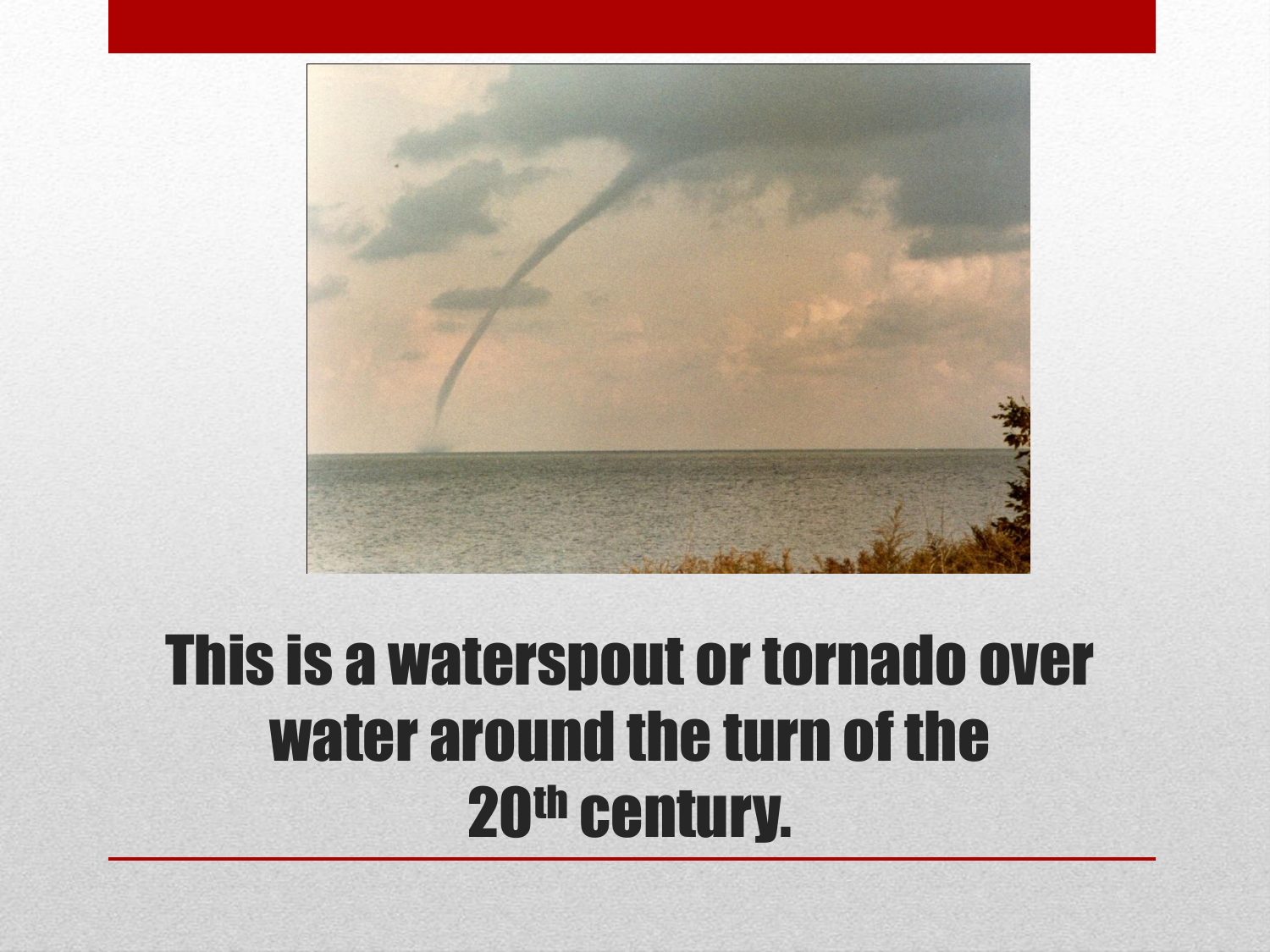## Lake Ontario can leave us with serene sunsets or . . .

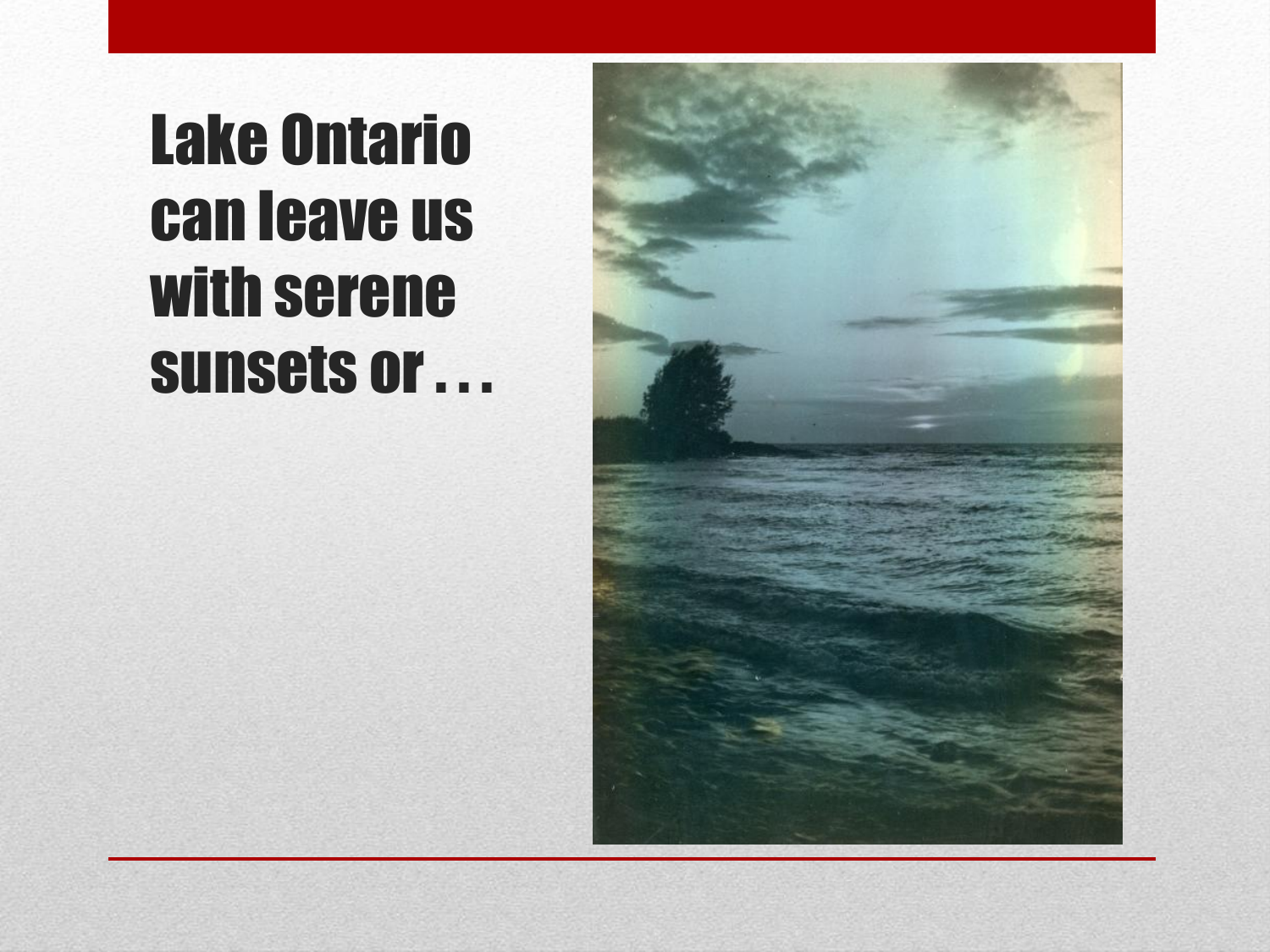

#### Tons upon tons of snow as seen in this shot of ice, cover near Ontario's edge.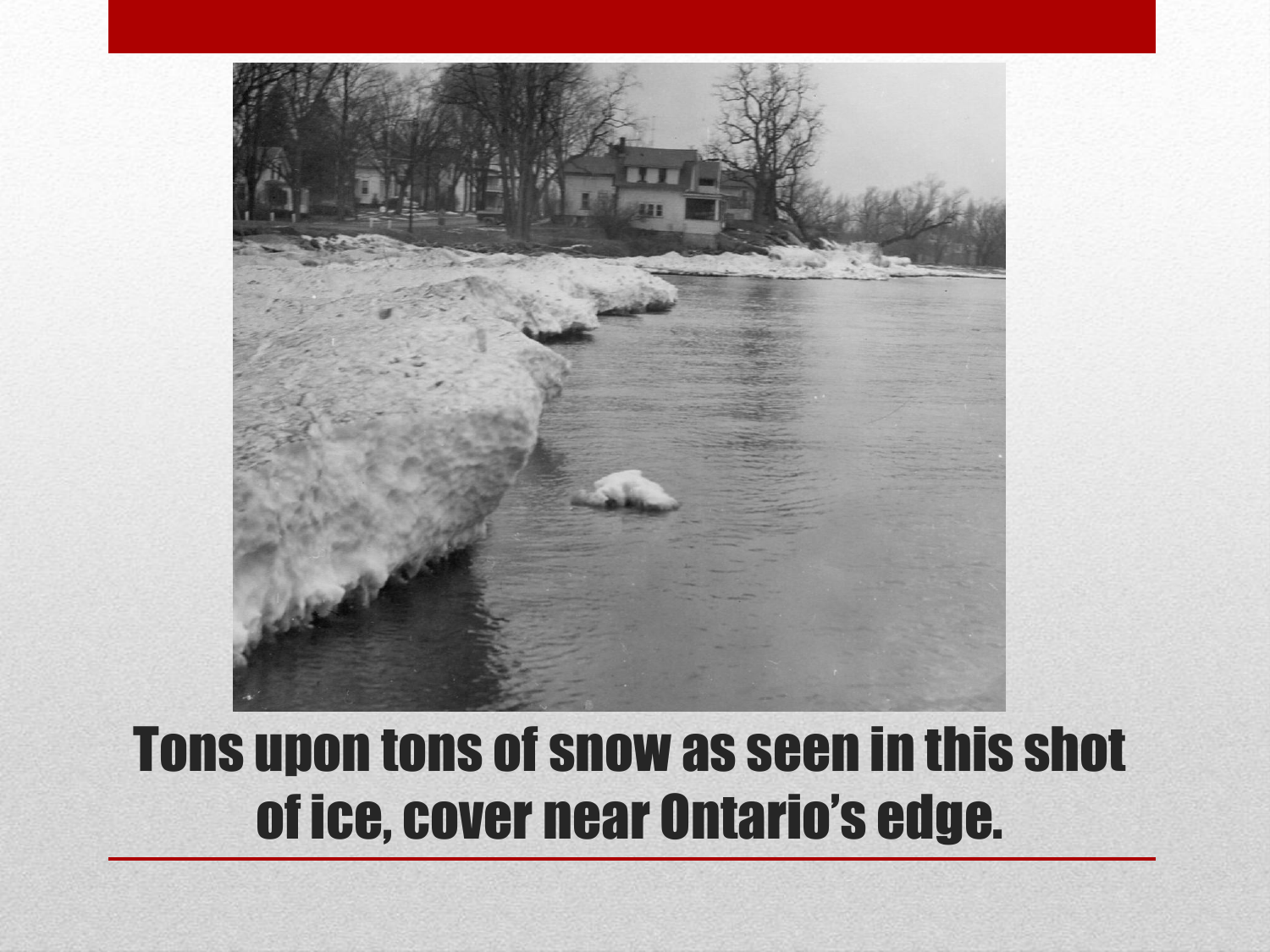

### Weather works to erode large boulders into smooth rounded rocks.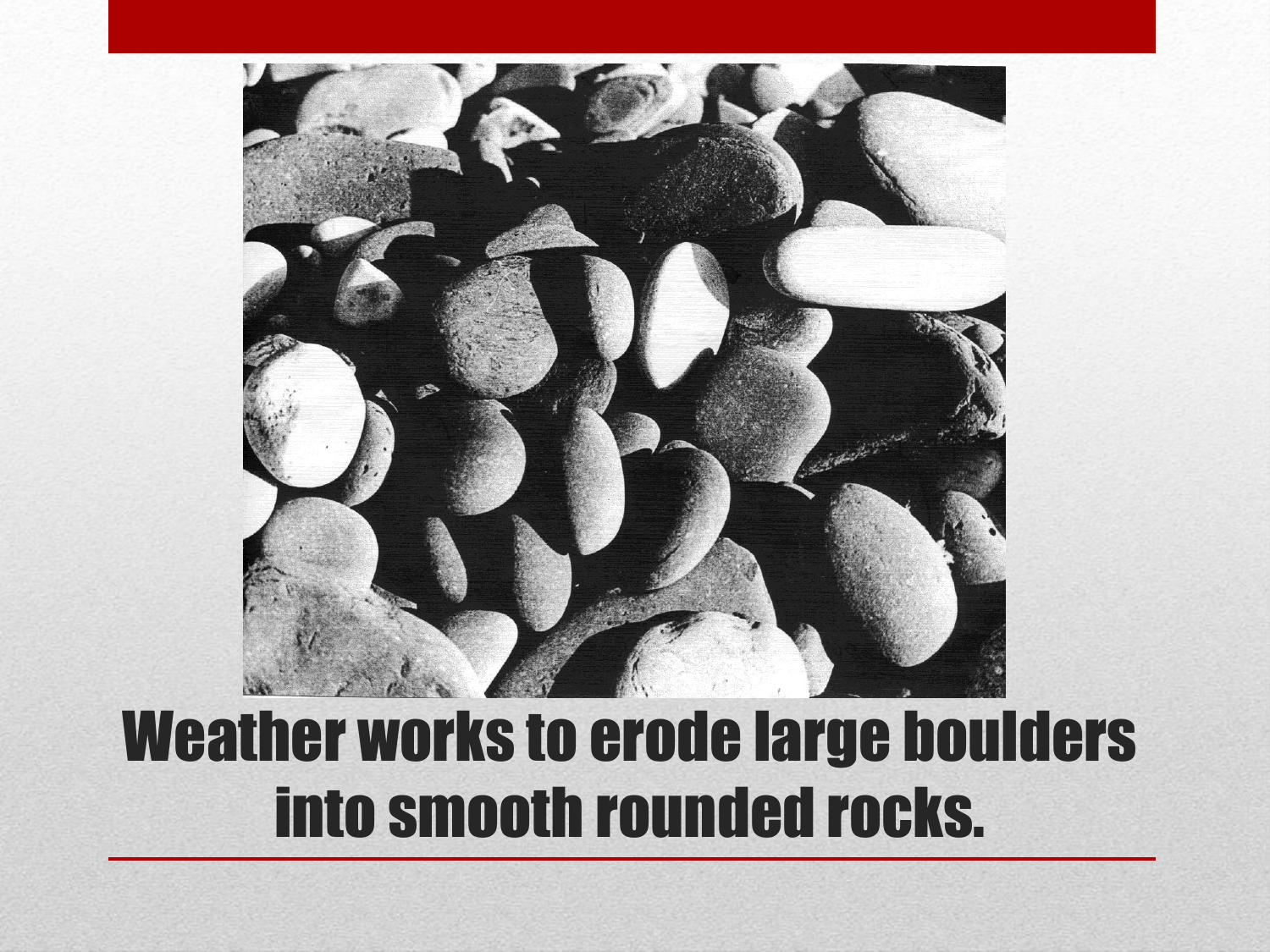

#### We get many influences from the lake but perhaps none so large as lake effect snow.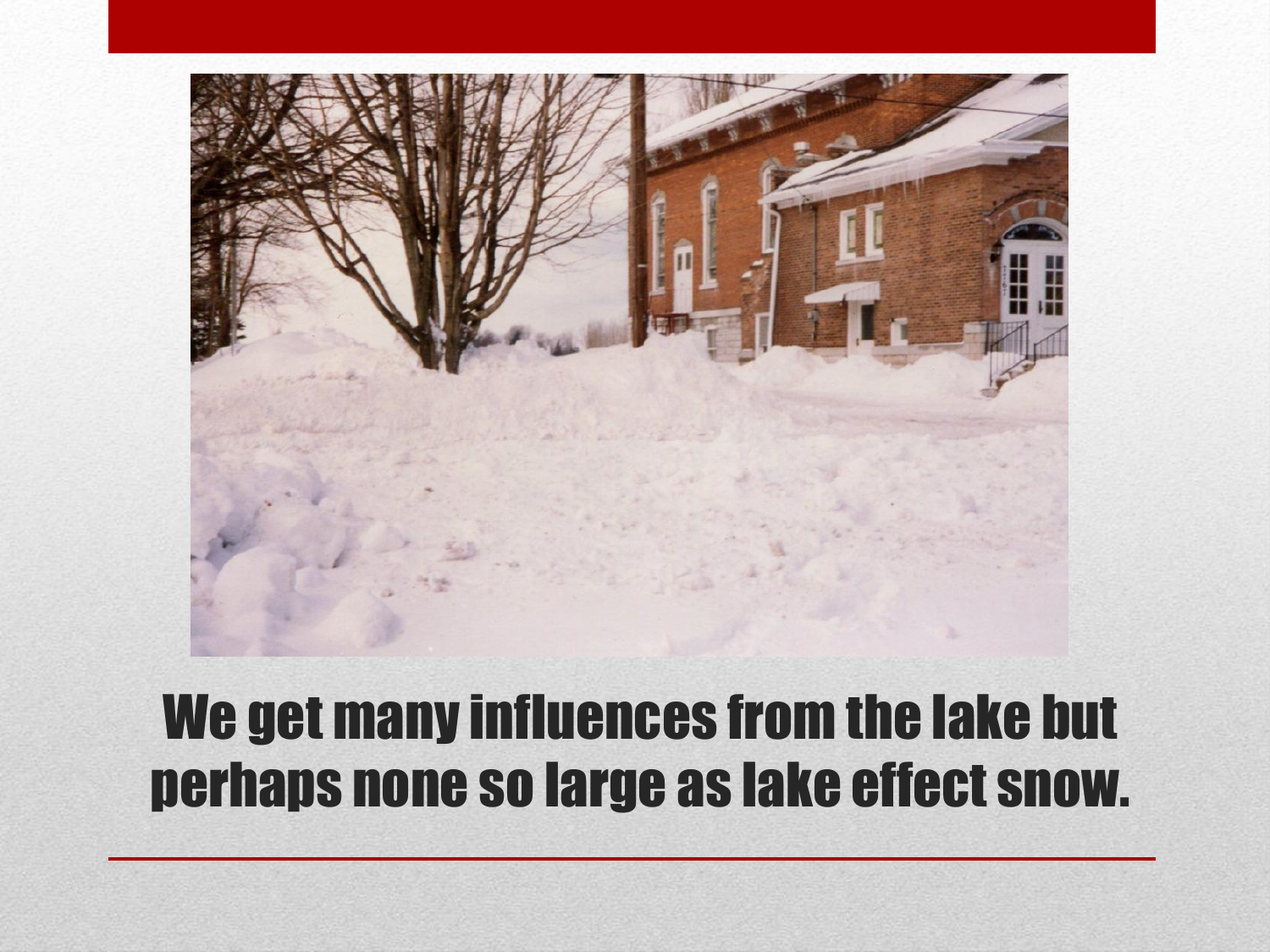## Why does lake effect happen?

It all has to do with the temperature of the lake. It takes a long time for the lake to cool down from its warmer summer temperatures. When a cold air mass passes over the lake in winter, the lake water still has relatively warmer temperatures. As condensed air rapidly rises and as moves inland, it can no longer hold this condensation, and it falls producing a large amount of snow. You could say it makes us flakey. The more open water there is on the lake, the more snowfall. That's why we get more snow than Rochester, but everywhere east of us gets more still. Why does the east get more? It's due to the fact that our winds usually come out of the West or Northwest and pass over the open waters of Lake Ontario longer. This is known as the lake's fetch.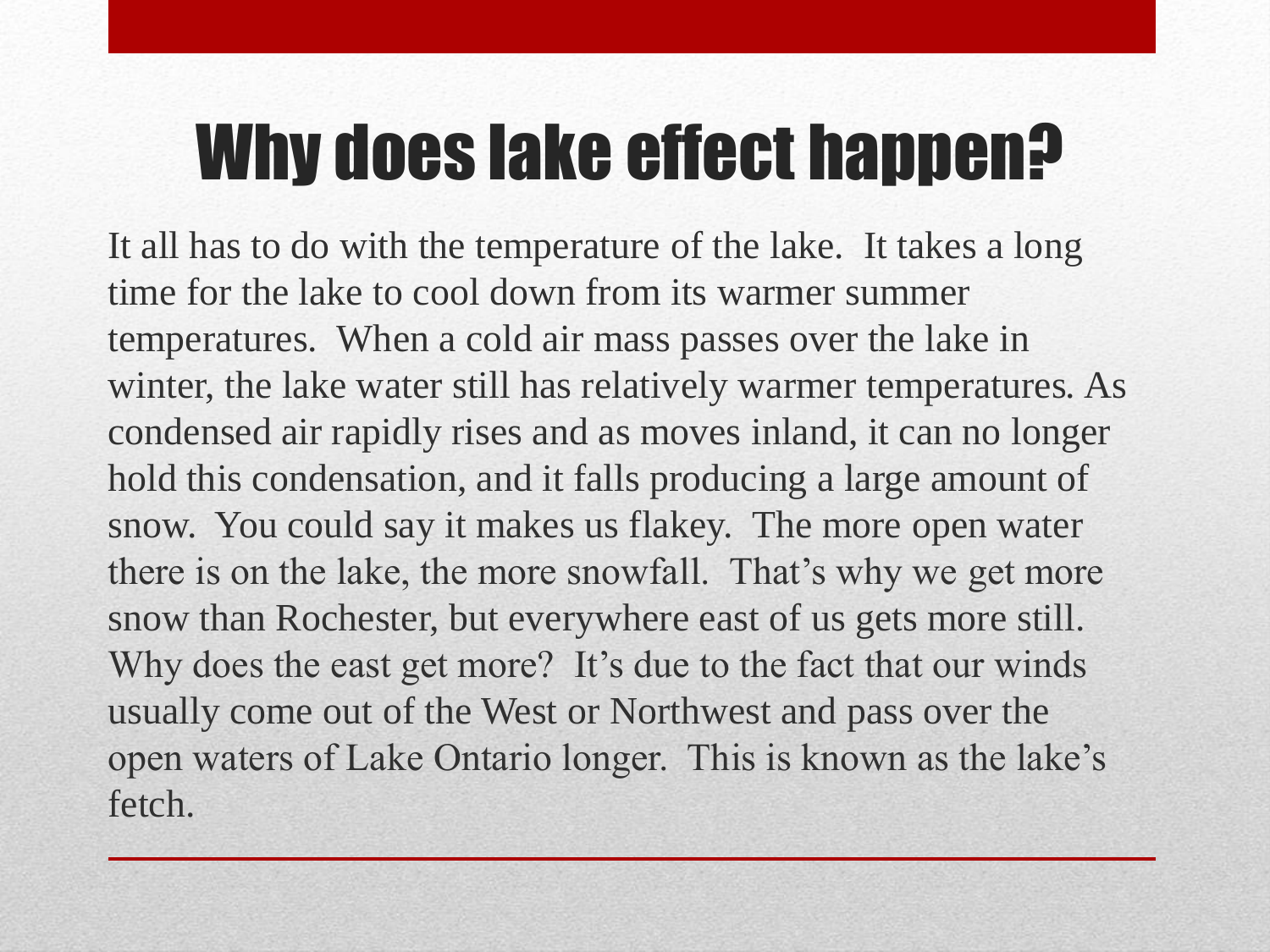### Why do we get more lake effect than areas near Buffalo?

Once again, it's because of the lake. Lake Erie freezes over in the winter because at 200 feet deep it is much more shallow than Ontario at 900 feet deep. Here's an experiment for you. Take two gallon jugs. Fill one ¼ of the way full. Fill the other completely full. Place both in the freezer, check every ten minutes and find out which freezes first. It's the same as lake effect and Lakes' Erie and Ontario. When Erie freezes the lake effect snow machine turns off because it doesn't have water to draw from.